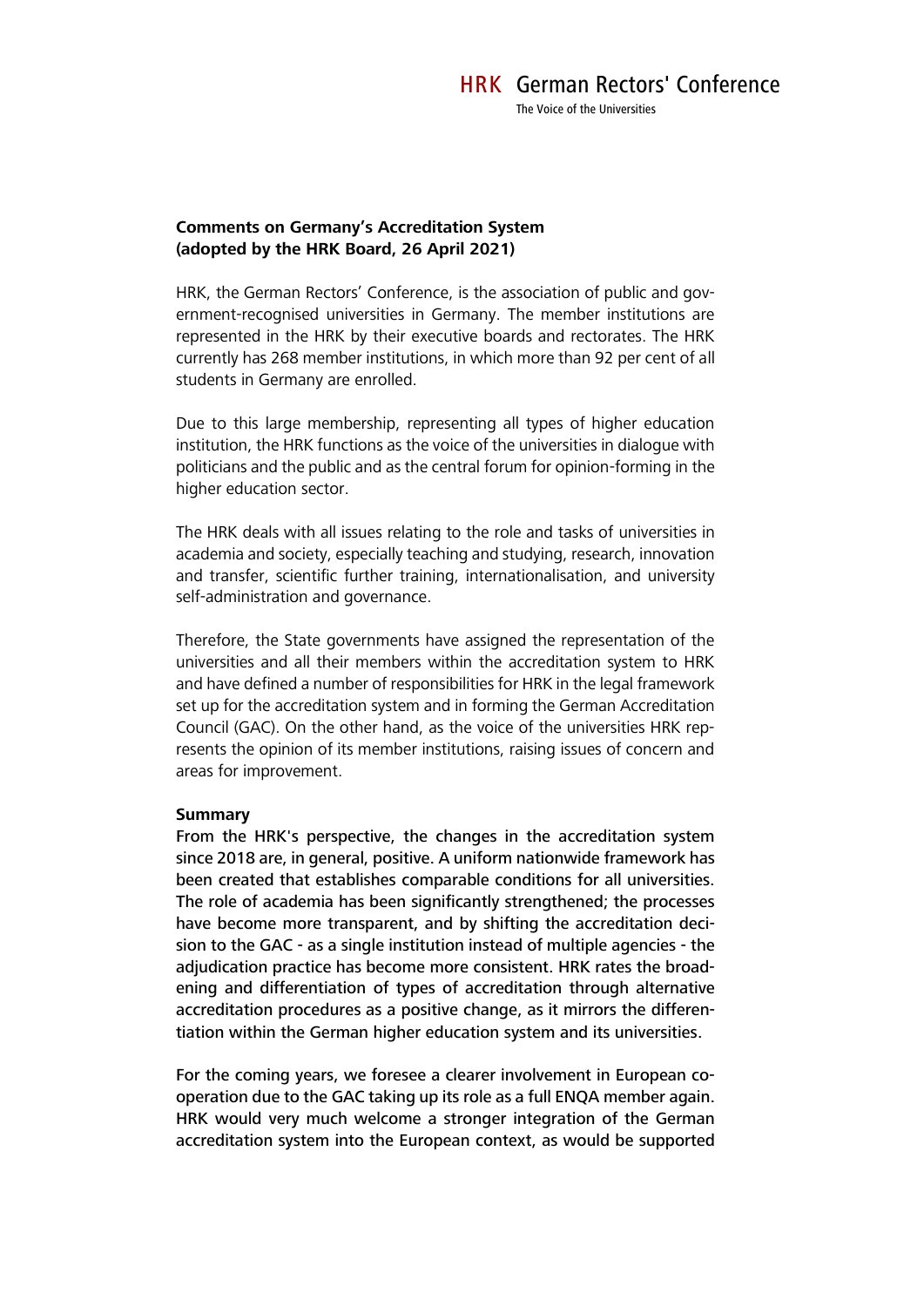by GAC's inclusion in EQAR and the full membership in ENQA, and thus a strengthening of the role of the ESG in the procedures (especially in system accreditation and the alternative accreditation procedures).

We look forward to elucidating the HRK's perceptions of the developments in more detail to the peer expert group during the evaluation process.

# **A Role of HRK within the Accreditation System according to the Legal Framework**

### 1 Interstate Study Accreditation Treaty, Article 3, Procedures

"(3) <sup>1</sup>The German Rectors' Conference shall develop a procedure to ensure that, when appointing the professors within the meaning of paragraph 2 clause 1 number 5, academia is sufficiently represented."

HRK's 24<sup>th</sup> General Meeting (24 April 2018) issued a resolution on "Binding guidelines for the appointment of university teachers for expert groups according to Art. 3 Para. 3 Interstate Study Accreditation Treaty" which stipulates the processes and criteria for the three different types of accreditation available. Additionally, in 2018 HRK published "Guidelines on the appointment of experts and the composition of expert groups for accreditation procedures", proposing processes and criteria for the appointment of all stakeholder representatives. The guidelines are publicly available: [https://www.hrk.de/fileadmin/redaktion/hrk/02-Dokumente/02-04-](https://www.hrk.de/fileadmin/redaktion/hrk/02-Dokumente/02-04-Lehre/02-04-01-Qualitaetssicherung/Leitlinien_Gutachter_1_2018_mit_Cover.pdf) [Lehre/02-04-01-Qualitaetssicherung/Leitlinien\\_Gu](https://www.hrk.de/fileadmin/redaktion/hrk/02-Dokumente/02-04-Lehre/02-04-01-Qualitaetssicherung/Leitlinien_Gutachter_1_2018_mit_Cover.pdf)[tachter\\_1\\_2018\\_mit\\_Cover.pdf](https://www.hrk.de/fileadmin/redaktion/hrk/02-Dokumente/02-04-Lehre/02-04-01-Qualitaetssicherung/Leitlinien_Gutachter_1_2018_mit_Cover.pdf)

The KMK representation in the Foundation Council of the GAC has welcomed these detailed guidelines and asked the HRK to recommend them to the agencies for use. Therefore, on 11 June 2018, HRK sent a letter to each agency on that issue.

### 2 Interstate Study Accreditation Treaty, Article 9, Accreditation Council

" $(2)$  <sup>1</sup>Members of the accreditation council are:

1. Eight professors from state or state-recognised higher education institutions in the Federal Republic of Germany who have to represent at least four groups of subjects from the humanities, social sciences, natural sciences and engineering sciences,

2. One representative of the German Rectors' Conference,

…

5. Two students,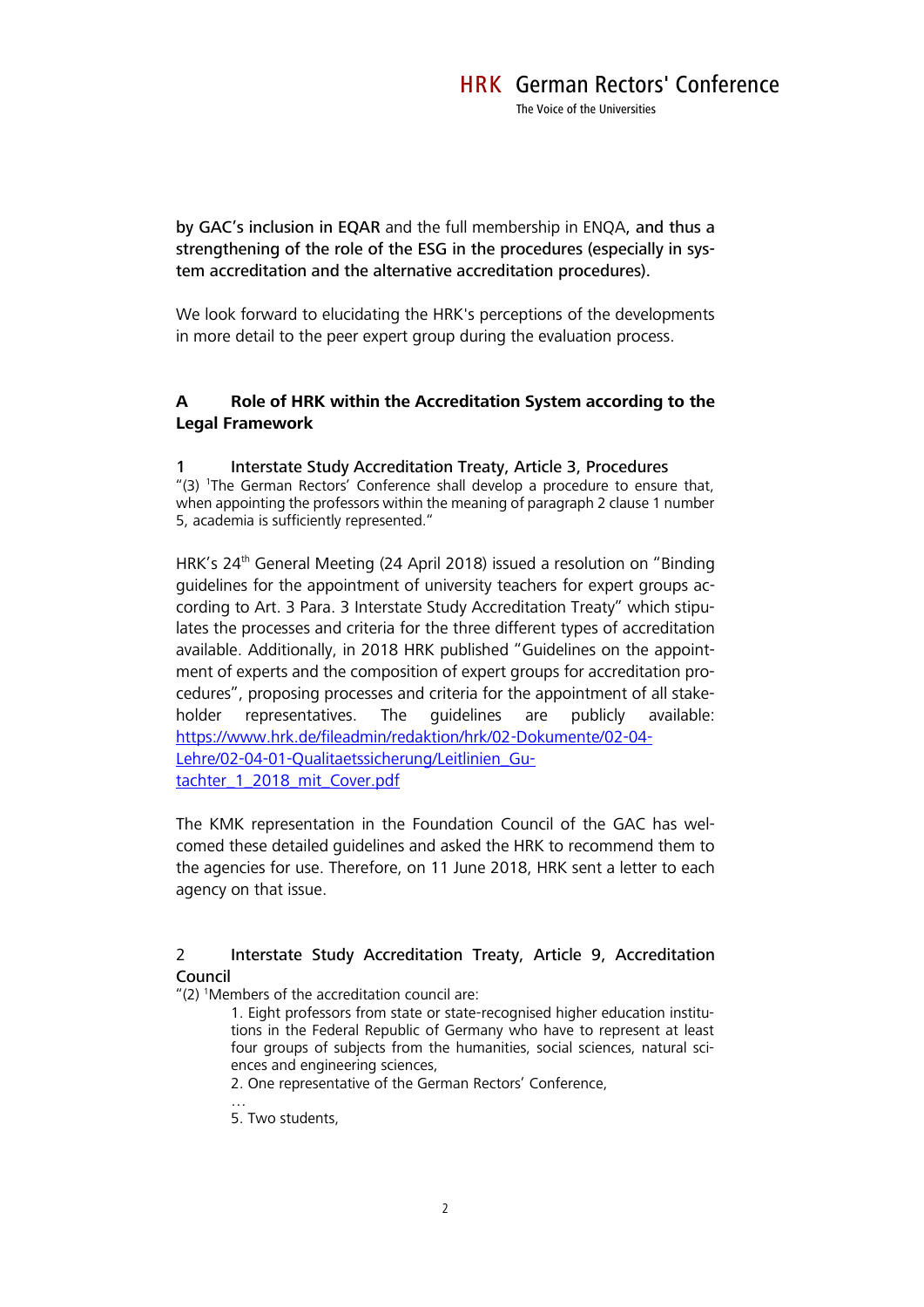6. Two foreign representatives with accreditation experience,

…  $2$ The members pursuant to clause 1 number 1 are appointed for a period of four years by the Standing Conference of the Ministers of Education and Cultural Affairs of the Länder [States] in the Federal Republic of Germany (Standing Conference of the Ministers of Education and Cultural Affairs) at the suggestion of the German Rectors' Conference. <sup>3</sup>When making its suggestions, the German Rectors' Conference ensures that the different types of higher education institutions and the diversity of subjects are taken into appropriate account and that the professors are not university executives. 4The members pursuant to clause 1 numbers 2 and 5 are nominated by the German Rectors' Conference … then appointed unanimously by the Standing Conference of the Ministers of Education and Cultural Affairs and the German Rectors' Conference for a period of four years; the statutes can stipulate a shorter period of office for the students."

HRK's 22<sup>nd</sup> General Meeting (22 May 2017) issued a resolution on the procedures for the Nomination of Members of the GAC (attachment 1) and called on the state rectors' conferences (LRK) and member groups for proposals.

Developing a "matrix" of professors from the proposals who provide the necessary scope (as stipulated by the Interstate Treaty and intended to cover all academic fields) and the much-needed expertise in accreditation, did prove no mean feat. HRK proposed to enable the GAC to enlarge its range of expertise by creating the role of deputy members, a proposal which found favour with the KMK and the GAC itself. It was also adopted by other stakeholder groups. Meanwhile the deputy members have proven to be a valuable asset for the GAC, especially as the number of programme accreditation increased and the workload of reporting to the GAC could be distributed over a larger number of persons. Nevertheless, the fact that active university rectors, presidents, vice-rectors, and vice-presidents are not regarded as members of academia and hence not eligible as members limits GAC expertise when it comes to evaluating models of system accreditation or alternative accreditation procedures. HRK sought to remedy that deficit by nominating some professors who were active in university leadership in their former career.

In order to expand the range of expertise even further without changing the voting ratios in the GAC, HRK proposed introducing the category of "permanent guests". In this way, it was possible to include representatives of private higher education institutions, of a subject that is predominantly offered in state examination programmes (law) as well as of higher education research in the consultations. The regulation was included in the rules of procedure and has proven its worth. The participation of these three experts has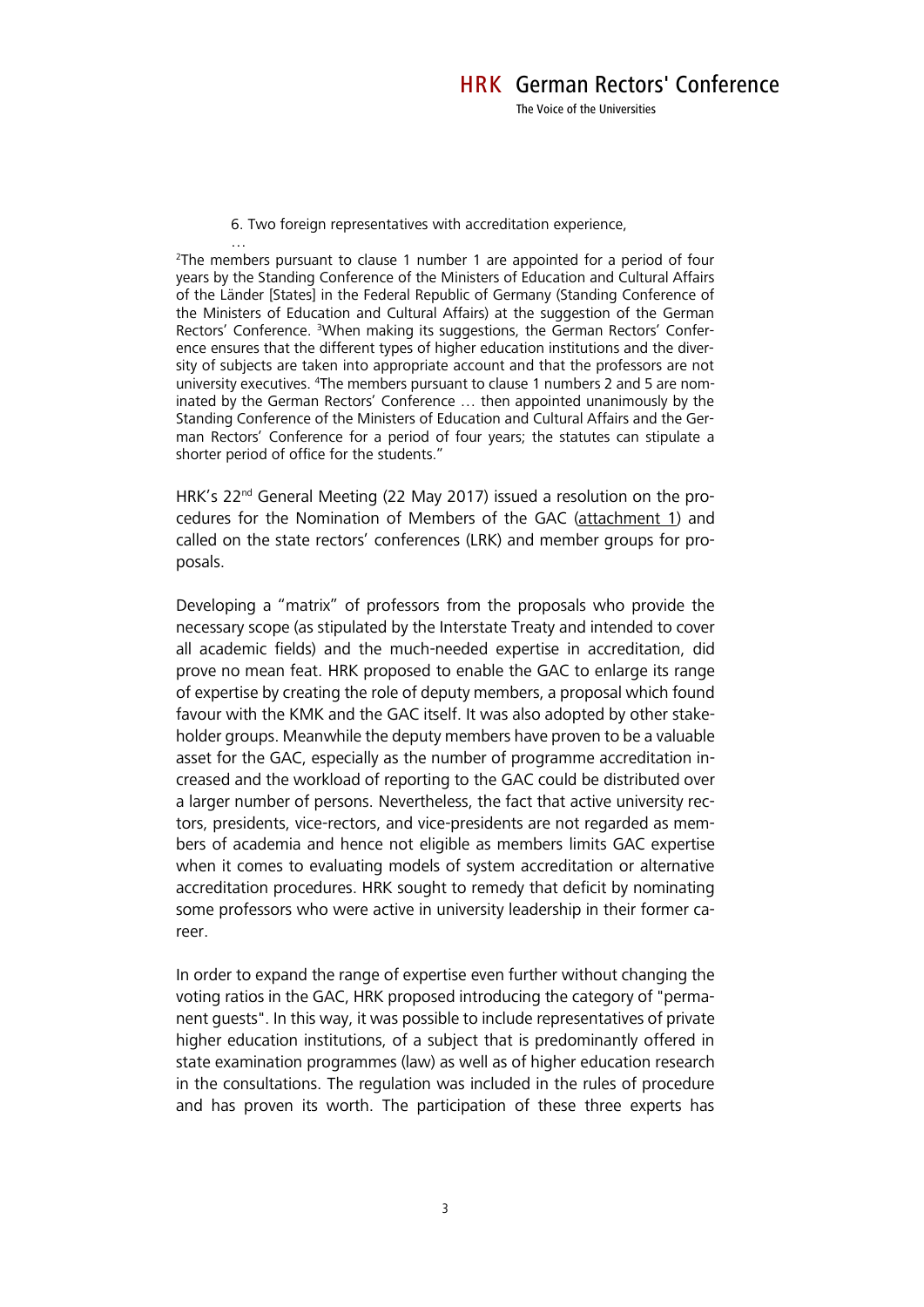enriched the discussions in the GAC and in some cases facilitated decisionmaking.

The institutional representative of HRK is nominated by the HRK Board. At the time, a former HRK Vice President and current rector of a university represents HRK; he is an acknowledged expert in the field of teaching and learning as well as accreditation. The HRK representative is expected to provide the perspective of her/his experience in university governance and leadership as well as the overall perspective of the universities, taking the political initiatives of HRK in the field of quality management into account.

Concerning the student members, the HRK Board carefully scrutinised the proposals by the LRK and the additional proposals made by the Student Accreditation Pool. The Board decided that the training and expertise provided by the members of the Student Accreditation Pool are an excellent basis for student representatives in the GAC and that the cooperation, that was already successful before, should be continued, with the Student Accreditation Pool submitting proposals to the HRK, which are generally confirmed by the Board. The procedure for the nomination of student members was adapted to the student organisations' needs at the beginning of 2021.

The foreign representatives with accreditation experience were selected from a range of proposals made by the HRK Board members themselves. As the legal framework prevents active university rectors, presidents, vice-rectors, and vice-presidents from representing the academic perspective, the HRK Board placed importance on including the leadership perspective into the GAC. This was deemed to be a necessity to provide expertise on issues of governance that play a crucial role when deciding on System Accreditations or Alternative Accreditations.

Four of the labour market representatives are nominated by the employers' and employees' organisations respectively. HRK and KMK respect the proposals and nominate the experts as members of the GAC. These organisations follow internal procedures for identifying and nominating suitable candidates. The fifth labour market representative is nominated by KMK.

## 3 Interstate Study Accreditation Treaty, Article 11, Foundation council

"(1) The foundation council monitors the lawfulness and economic efficiency of the management of the foundation's business by the accreditation council and the Board.

(2) <sup>1</sup>The foundation council consists of:

1. Six representatives of the states,

2. Five representatives of the German Rector's Conference."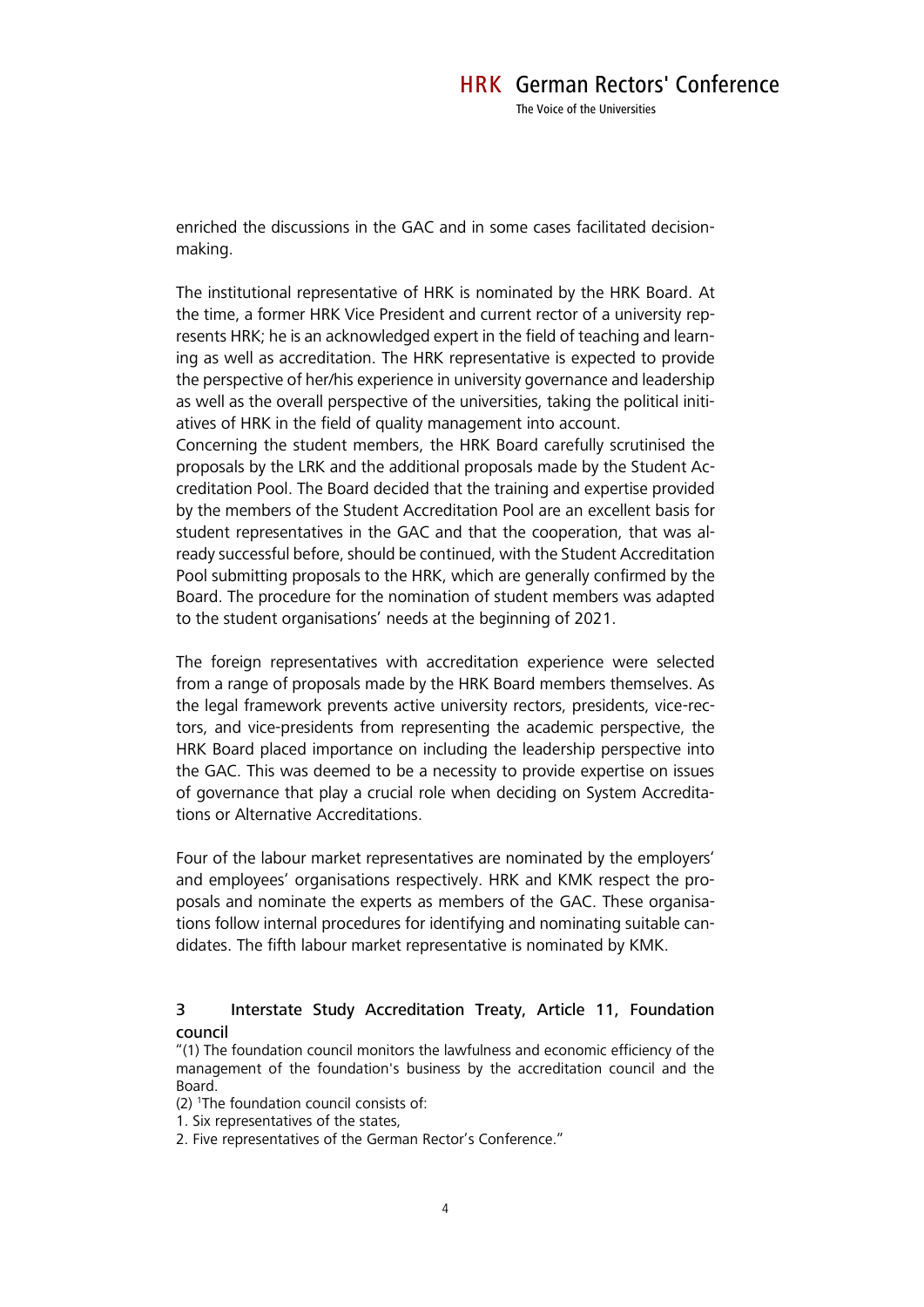As a rule, HRK's representatives are four members of the Board and the Secretary General. From the beginnings of the accreditation system, traditionally the GAC itself has been chaired by a university representative and the Foundation Council by a State representative, balancing the influence on the proceedings when the rare case of a qualitative majority occurs. From HRK's view, the proceedings and discussions in the Foundation Council have always been supportive and results-oriented to provide smooth administrative processes.

### 4 Interstate Study Accreditation Treaty, Article 15, Evaluation

"The accreditation system shall be evaluated on behalf of the Standing Conference of the Ministers of Education and Cultural Affairs and the German Rectors' Conference, in particular with respect to the organisational structure and work of the foundation as well as the other rules of procedure, regularly and at appropriate intervals, for the first time five years after this interstate treaty comes into effect."

HRK has agreed to the Evaluation according to the ESG before the end of the five-year period. It is crucial that the inclusion of the GAC into EQAR should be set in effect as soon as possible, as well the full ENQA membership. Both would be a clear signal that the German accreditation system is based on the ESG and applies them consistently, creating a reliable basis for the recognition of accreditation decisions, study periods and degrees.

## **B Comments on the Accreditation System as of 2018**

On 8 November 2016, the HRK General Meeting issued recommendations for the reorganisation of the accreditation system [\(https://www.hrk.de/fileadmin/redaktion/hrk/02-Dokumente/02-01-Bes](https://www.hrk.de/fileadmin/redaktion/hrk/02-Dokumente/02-01-Beschluesse/Entschliessung_Akkreditierung_MV_08112016_EN.pdf)[chluesse/Entschliessung\\_Akkreditierung\\_MV\\_08112016\\_EN.pdf](https://www.hrk.de/fileadmin/redaktion/hrk/02-Dokumente/02-01-Beschluesse/Entschliessung_Akkreditierung_MV_08112016_EN.pdf) ), stating that

"… in line with the principle of institutional autonomy, the primary responsibility for quality assurance in higher education lies with each university itself. This autonomy not only constitutes the foundation, but also creates the need to answer to the public in external quality assurance processes that are academically directed."

Furthermore, HRK formulated options how the required academic participation as stipulated by the Constitutional Court could be achieved, suggesting a raised number of academic members in GAC, representing a wide variety of disciplines and fields, possibly carrying weighted votes.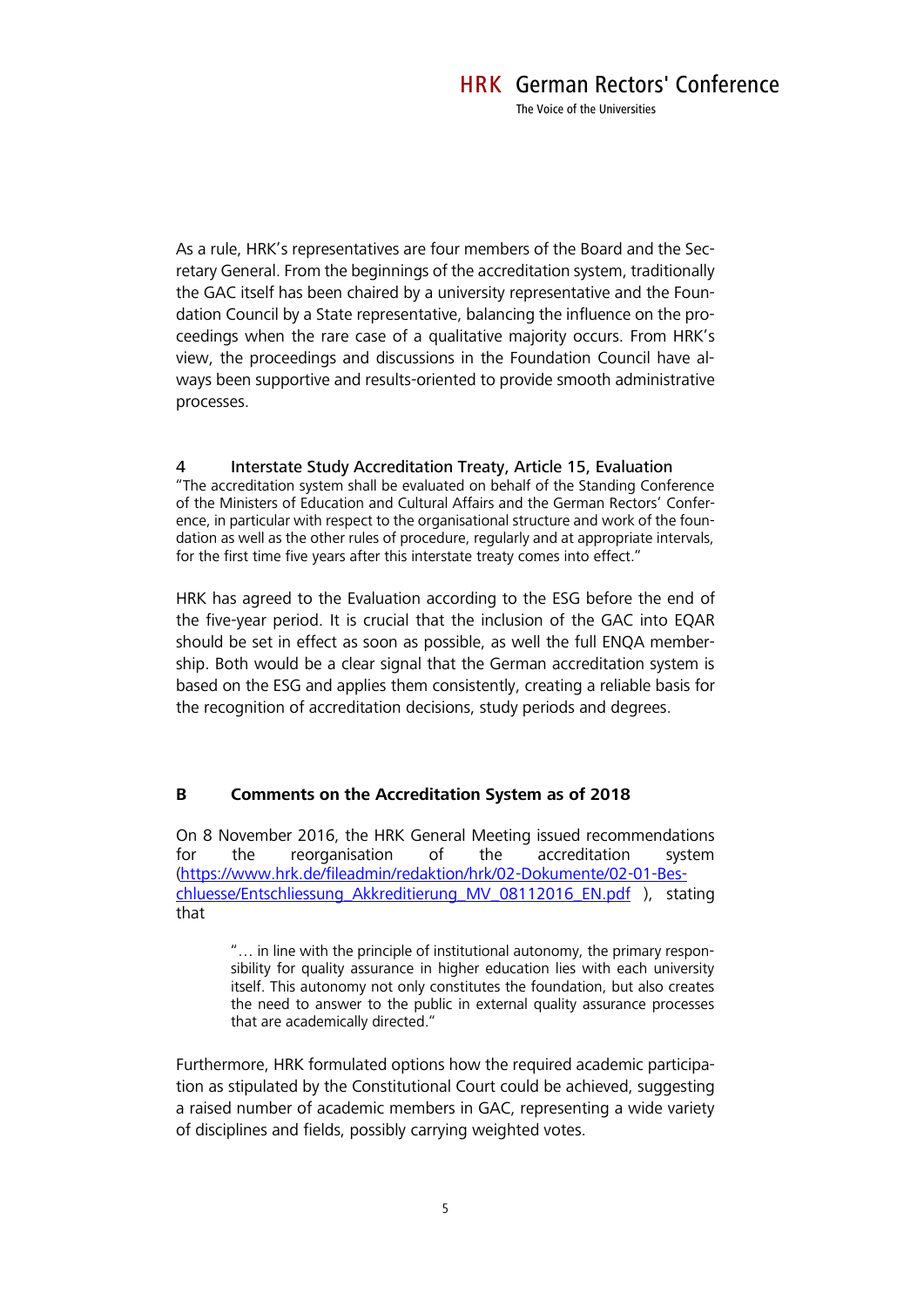Another area that had been troubling the universities across Germany was the fact that accreditation was carried out in legal frameworks that varied slightly, depending on the regulations in the respective State Higher Education Acts. This created different timeframes and hurdles for the universities in the Länder, according to their home state.

Insofar, HRK considers the framework for accreditation that came into effect with the Interstate Treaty and the Specimen Decree<sup>1</sup> to be a significant improvement. Both documents show the willingness of the States to lay a new foundation that is implemented consistently across all of the federal states and that puts the decision of the Constitutional Court concerning the role of academia as well as HRK's recommendations into practice.

HRK was instrumental in developing a type of accreditation that took the internal quality assurance and quality management of universities into greater account. Insofar the introduction of System Accreditation in 2008 was welcomed, but the rules and regulations that GAC set up at that time were considered to be too detailed and prescriptive. HRK kept campaigning for auditing procedures based on the ESG alone.

Given these facts, HRK rates the broadening and differentiation of types of accreditation through alternative accreditation procedures as a positive change, as it mirrors the differentiation within the German higher education system and its universities. Having the choice between three types of accreditation, opens a chance for universities to develop a tailor-made approach for external quality assurance that is more compatible with their individual internal quality management systems. A thematic analysis of the experiences made in system accreditation over the past decade could impact the development and lead to a rise in numbers.

On the other hand, the fact that the Specimen Decree focuses – based on the decision of the Constitutional Court – on programme accreditation and gives system accreditation relatively short shrift, expecting the quality management system to cover all criteria for programme accreditation, could strengthen the tendency to create internal QA systems that "reconstruct" programme accreditation. It is one of the major challenges to overcome this drawback and develop more individual solutions. The alternative accreditation procedures open up a door to new pathways.

<sup>&</sup>lt;sup>1</sup> Specimen Decree = "Musterrechtsverordnung" (in German)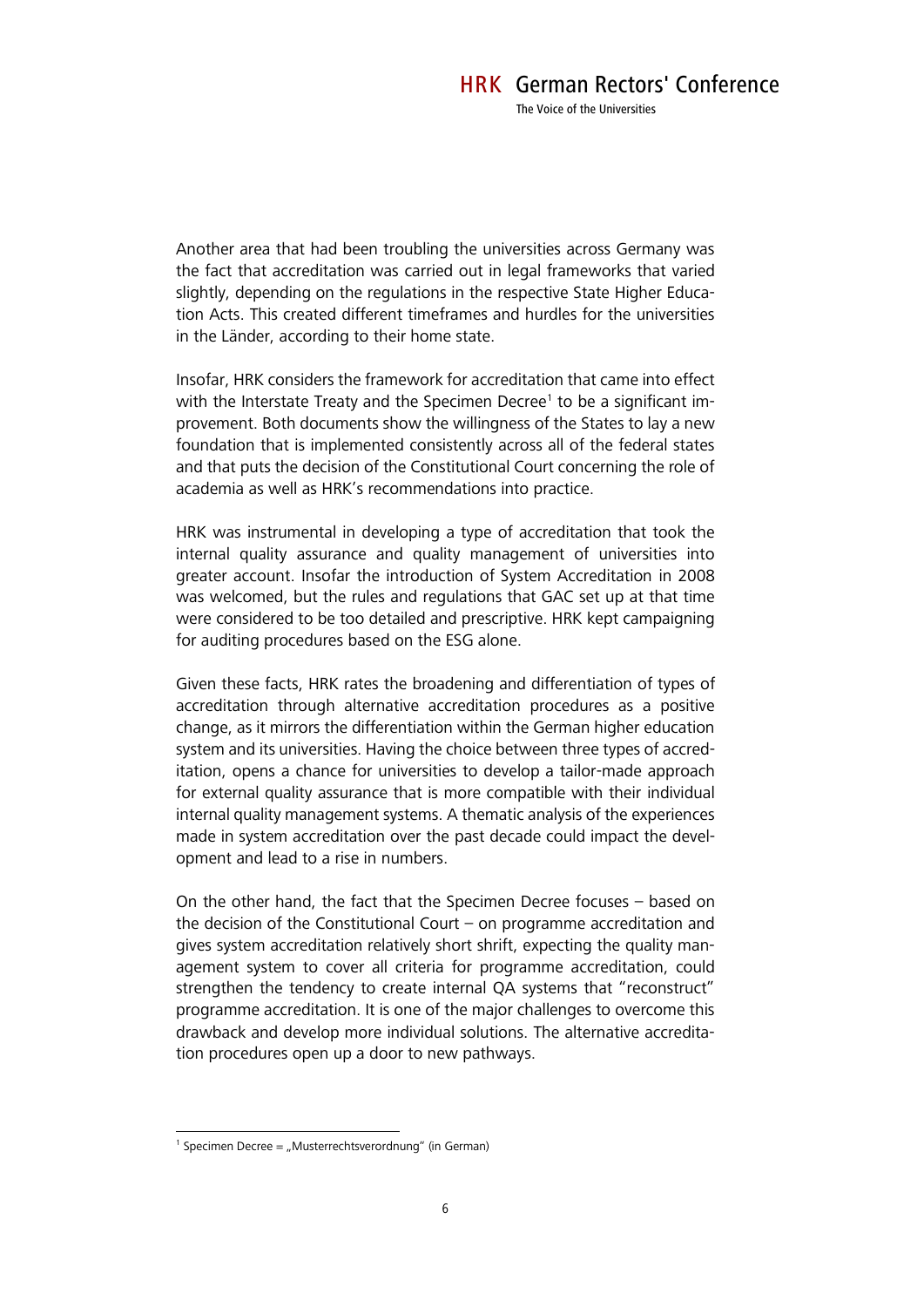HRK would very much welcome a stronger integration of the German accreditation system into the European context, as would be supported by GAC's inclusion in EQAR and the full membership in ENQA, and thus a strengthening of the role of the ESG in the procedures as they are laid down in the Specimen Decree (especially in system accreditation and the alternative accreditation procedures).

In general, HRK considers the Specimen Decree as dependable, well applicable, and flexible, opening up leeway in its application. In day-to-day practice, however, there are details that might be reconsidered, above all the full application of the "European Approach for Quality Assurance of Joint Programmes", including joint degrees. Further comments on the Specimen Decree are reserved for its evaluation, which will be carried out later this year.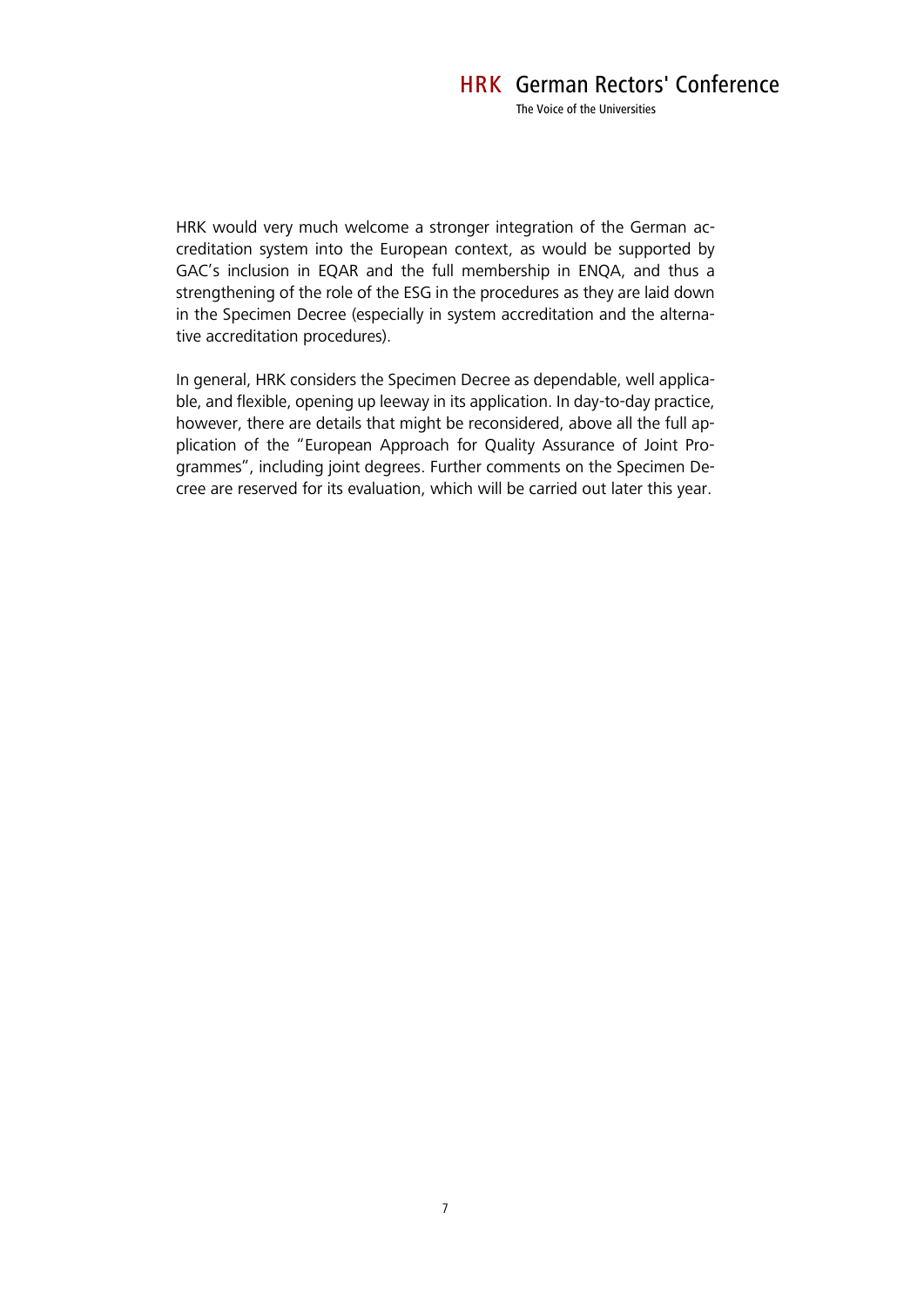Attachment 1

### **Resolution of the 22nd General Meeting of the German Rectors' Conference at Bielefeld on 22nd May 2017**

# **Procedures for the Nomination of Members of the Accreditation Council**

According to the draft of the "Interstate Treaty on the organisation of a joint accreditation system to ensure the quality of teaching and learning at German higher education institutions (Interstate study accreditation treaty)" the university and student members of the Accreditation Council are to be proposed by the HRK and appointed by the KMK. The legal basis for the regulation of the procedure for the nomination of the council members is the draft of the Interstate study accreditation Treaty article 9 (2):

" $(2)$  <sup>1</sup>Members of the accreditation council are:

1. Eight professors from state or state-recognised higher education institutions in the Federal Republic of Germany who have to represent at least four groups of subjects from the humanities, social sciences, natural sciences and engineering sciences,

2. One representative of the German Rectors' Conference,

3. Four representatives of the states in the Federal Republic of Germany,

4. Five representatives from professional practice, one of whom is a representative of the state ministries responsible for service and collective bargaining law,

5. Two students,

6. Two foreign representatives with accreditation experience,

7. One representative of the agencies in an advisory capacity.

<sup>2</sup>The members pursuant to clause 1 number 1 are appointed for a period of four years by the Standing Conference of the Ministers of Education and Cultural Affairs of the Länder in the Federal Republic of Germany (Standing Conference of the Ministers of Education and Cultural Affairs) at the suggestion of the German Rectors' Conference. <sup>3</sup>When making its suggestions, the German Rectors' Conference ensures that the different types of higher education institutions and the diversity of subjects are taken into appropriate account and that the professors are not university executives. <sup>4</sup>The members pursuant to clause 1 numbers 2 and 5 are nominated by the German Rectors' Conference … then appointed unanimously by the Standing Conference of the Ministers of Education and Cultural Affairs and the German Rectors' Conference for a period of four years; the statutes can stipulate a shorter period of office for the students."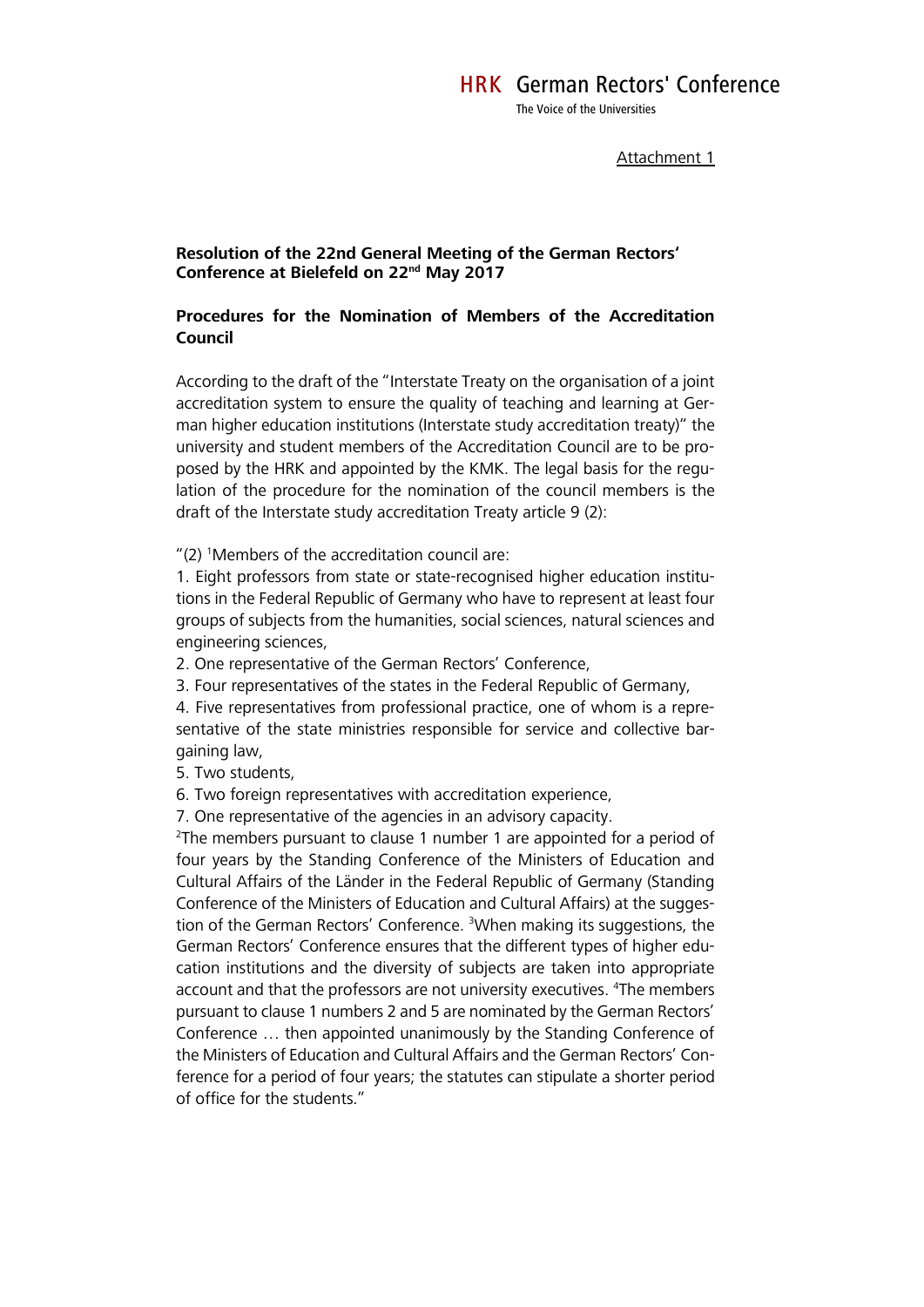The previous procedure [i.e. until 31 Dec 2017] provided for a joint right of appointment of KMK and HRK for university teachers, whereas the new procedure provides for a sole right of nomination of the HRK and an appointment by the KMK. The proposals for the appointment of the (eight) representatives of academia in the Accreditation Council are made via the bodies represented in the HRK Senate:

- State Rectors' Conferences (Universities / Universities of Applied Sciences),
- Conference of the Universities of Education,
- Rectors' Conference of the Colleges of Art,
- Rectors' Conference of the Colleges of Music,
- Theological / Church run member universities.

The member universities that are not organised in the aforementioned (state) rectors' conferences can submit proposals to the HRK independently.

Each of the rectors' conferences addressed can submit a maximum of two proposals to the HRK Board. A personal profile of requirements should already be taken into account:

- Academic qualification (doctorate) or equivalent qualification,
- experience in accreditation,
- special teaching experience,
- willingness to and experience in committee work,
- preferably management experience, but no active university executives.

The HRK Board collects these proposals and selects a tableau according to the draft Interstate study accreditation Treaty, the decision of the Federal Constitutional Court and general criteria. The selection criteria therefore include, among others

- Professional and personal suitability of the proposed candidates,
- diversity of subjects,
- size of the universities,
- types of higher education institutions.

At the same time, the addressed rectors' conferences submit a proposal to the HRK Board for the appointment of the two student members of the Accreditation Council. The member universities, which are not organised in the aforementioned (state) rectors' conferences, can independently submit proposals to the HRK.